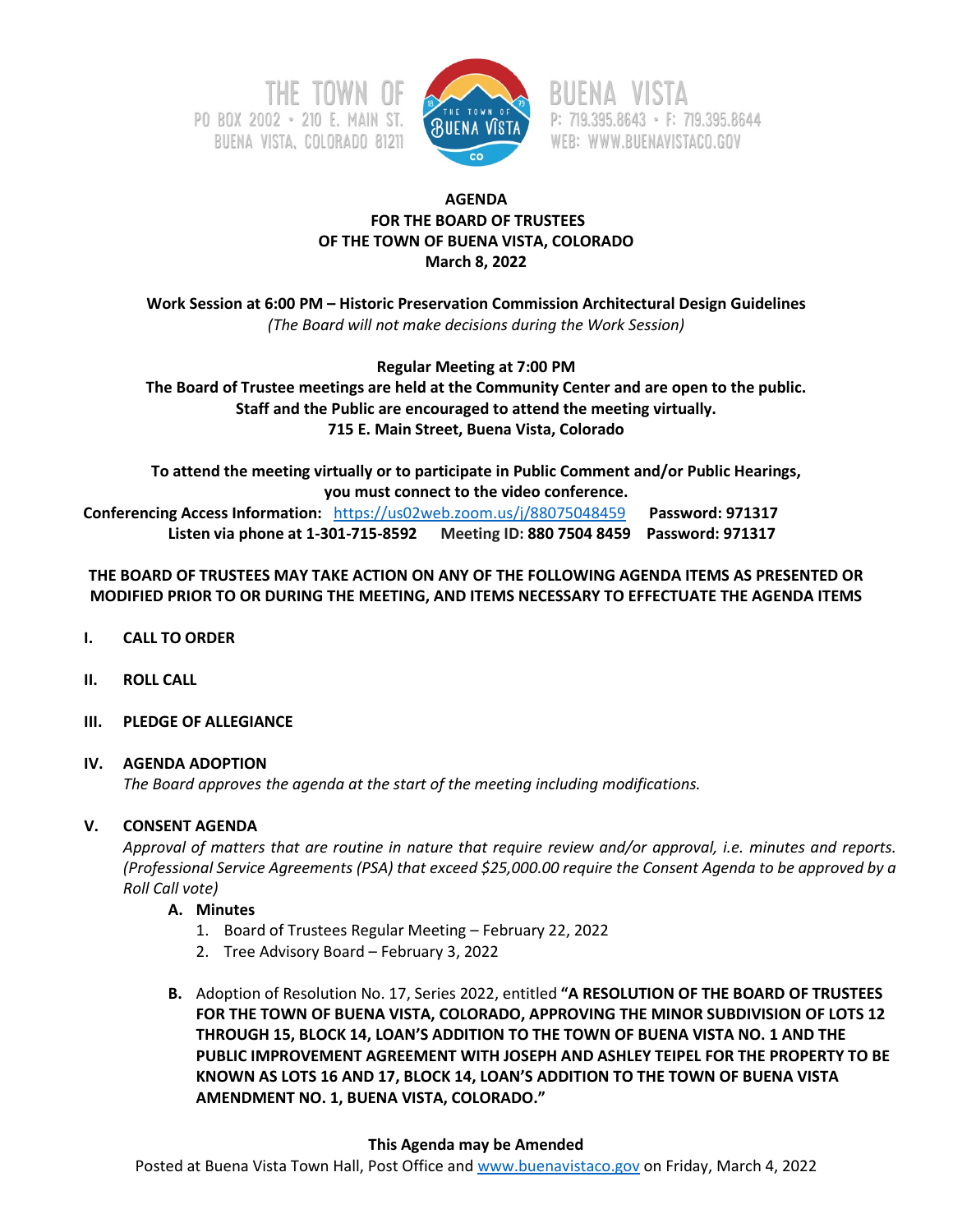- **C.** Adoption of Resolution No. 18, Series 2022, entitled **"A RESOLUTION OF THE BOARD OF TRUSTEES FOR THE TOWN OF BUENA VISTA, COLORADO, APPROVING THE SITE PLAN FOR A SMALL MULTIFAMILY DWELLING IN THE MU-1 ZONE DISTRICT FOR THE PROPERTY KNOWN AS LOT 17, BLOCK 14, LOAN'S ADDITION TO THE TOWN OF BUENA VISTA AMENDMENT NO. 1."**
- **D.** Adoption of Resolution No. 19, Series 2022, entitled "**A RESOLUTION OF THE BOARD OF TRUSTEES FOR THE TOWN OF BUENA VISTA, COLORADO, APPROVING THE PRELIMINARY CONDOMINIUM PLAT FOR THE MULTIFAMILY DWELLING LOCATED ON THE PROPERTY KNOWN AS LOT 17, BLOCK 14, LOAN'S ADDITION TO THE TOWN OF BUENA VISTA AMENDMENT NO. 1, BUENA VISTA, COLORADO."**
- **E. Chaffee County Development Services Report – February**

# **VI. PUBLIC COMMENT**

*Citizen participation where the public can sign up prior to the start of the meeting to speak during public comment. Three minutes for matters not on the agenda or for agenda items not scheduled for Public Hearing. Enter your name, address, and subject to be discussed in the Zoom Chat box, or when Mayor Lacy asks for Public Comment, click the raise hand button in the webinar control panel, or by phone press \*9, and the meeting host will prompt you to unmute when it is your turn to speak. Or you may email the information to [bvclerk@buenavistaco.gov.](mailto:bvclerk@buenavistaco.gov) Neither Town Board nor Town staff should be expected to respond to matters raised in the Public Comment segment of Board meetings. Nevertheless, Board members will always retain the right to ask questions of the speaker and respond then or later to remarks made by any citizen. Comments made in the Zoom Chatbox will not be discussed or included in the minutes.*

# **VII. STAFF REPORTS** *(Estimated time – 30 minutes)*

- 1. Town Administrator
- 2. Town Treasurer
- 3. Police Chief
- 4. Fire Chief
- 5. Airport Manager

# **VIII. BUSINESS ITEMS**

## **A. Public Hearing – The Buena Viking LLC – Hotel & Restaurant Liquor License** *The Board will consider approving a Hotel & Restaurant Liquor License for The Buena Viking. (Estimated time – 10 minutes)*

# **B. Selection of Collegiate Peaks Bank for Police Station Construction Financing**

*The Board will consider selecting Collegiate Peaks Bank to finance the Police Station construction project. (Estimated time – 10 minutes)*

**C. Sale and Conveyance of Property – Fire Station**

Should the Board of Trustees approve the adoption of Ordinance No. 09, Series, entitled **"AN ORDINANCE OF THE TOWN OF BUENA VISTA, COLORADO, APPROVING THE SALE AND CONVEYANCE OF PROPERTY TO LINDERMAN INVESTMENTS, LLC, AND AUTHORIZING EXECUTION OF ALL CLOSING DOCUMENTS."?**

*The Board will consider approving the sale of the former fire station property. (Estimated time – 5 minutes)*

#### **This Agenda may be Amended**